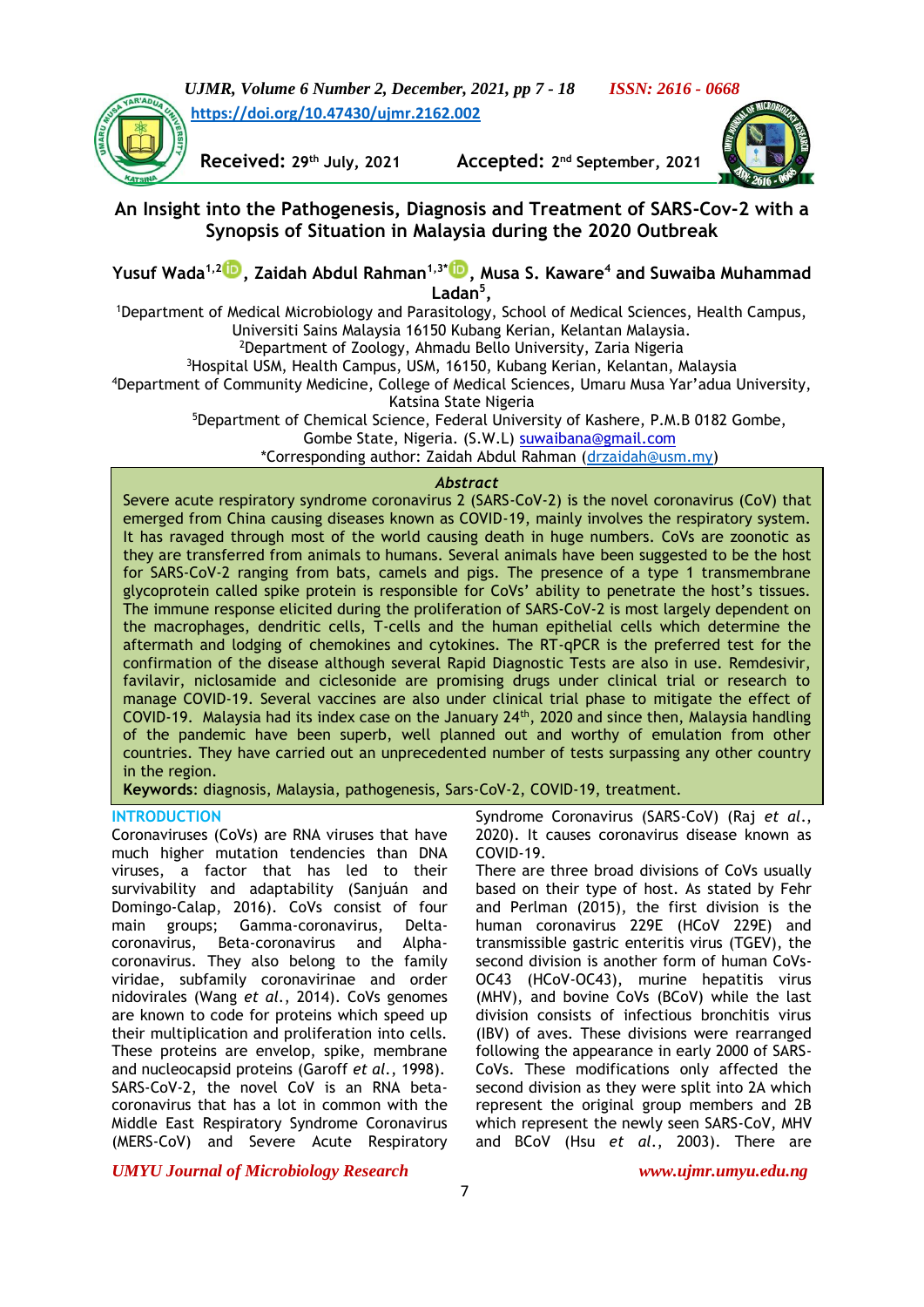presently six types of CoVs that have been documented to cause serious human respiratory diseases and they are SARS-CoV, HCoV-OC43, HCoV-229E, HKU1, HCoV-NL63 and MERS-CoV.

Following the sudden appearance of several respiratory problems in Wuhan, a city in China, the Government of China on 31<sup>st</sup> December reported to the World Health Organisation (WHO) and barely two weeks later, Chinese researchers and the WHO announced a novel coronavirus. The virus was thought to first appear in the Wuhan seafood market (Paules et al., 2020). There is however a debate still on about the origin. Symptoms of this virus include shortness of breath, respiratory problems and dry cough. The number of cases has risen astronomical worldwide, with a lot of death and remarkable recoveries. According to WHO, there are currently 6,573,540 COVID-19 cases with 388,041 deaths and 3,170,505 recoveries as at 4thJune 2020 (WHO, 2020).

The history of CoV is an interesting one and dated as far back as the 1960s when it was reported in chickens as a highly infectious form of bronchitis virus. This was subsequently isolated in humans from nasal passages and was called human CoV (229E and OC43) (Pyrc *et al.*, 2007). This was followed by the isolation in 2003 of SARS-CoV and Human coronavirus-NL (HCoV NL63) in 2004. In 2005 and 2012, Human coronavirus-HKU1 (HCoV-HKU1), Middle East Respiratory Syndrome Coronavirus (MERS-CoV) and Severe Acute Respiratory Syndrome Coronavirus (SARS-CoV-2) was identified respectively (To *et al*., 2013).

CoVs are zoonotic as they are transferred from animals to humans. Several animals have been implicated as being the host for SARS-CoV-2 ranging from bats, camels and pigs (WHO, 2020). Mackay and Arden (2015) stated that the means of transmission of CoV from animals to humans are not clear but humans near these animals are more prone to the infection. Transmission to another human could be by handshakes, close contacts, sneezing and coughing (WHO, 2020)

## **Pathogenesis**

The presence of a type 1 transmembrane glycoprotein called spike protein is responsible for CoVs' ability to penetrate the body tissues of the host (Xia *et al*., 2014). On the external sub-domain of the spike protein is the receptorbinding domain (RBD) specifically V484-L567 while a five stranded β-sheet arranged in an anti-parallel manner with its mid-region consisting of six helices is located in the midsub-domain. Distinct loops and an anchor at the

upper and lower region attaches the RBD to the external sub-domain and core sub-domain respectively (Xia *et al*., 2014).

Durai, et al. (2015) stated that manifestation of infection is brought about by three near-core chains (HR2) and three central helices (HR1) which stimulates the injection of viral fragments into the cytoplasm. On the surface of the host cell is a supplementary course through which CoV proliferate the cell via proteases that are trans-membranous. Lau *et al*. (2013) stated that, in CoV, the host protease is responsible for differentiating the spike protein into an N-terminal portion wholly made up of RBD while two heptad repeats, a transmembranous region and a merging peptide make up the C-terminal region.

Due to the efficient proliferation of CoV into the host cell surface, biopsies and histopathological examination has detected the virus particles in tissues and organs. Alsaad *et al*. (2018) stated that CoV isolate was detected in the pulmonary tissues of a male patient who had T cell lymphoma during an autopsy. Similarly, Xia *et al* (2014) also stated that viral isolates can be found in the skeletal muscle, pneumocytes, pulmonary macrophages and epithelial cells of the near renal tubule.

Several mechanisms are responsible for the development of CoV in humans as shown by different studies, prominent among which is the dipeptidyl peptidase-4 (DPP4) mediated mechanism in which the protease attaches to the RBD in CoVs via an α/β-hydrolase domain and an octa bladed β-propeller domain (Drosten et al., 2013). In addition to the structural prowess of DPP4 is also the presence of the main blocker enzyme of the virus spike protein known as adenosine deaminase (Park *et al*., 2016). The second mechanism is the papain-like protease (PLpro) assisted mechanism which is essential for membrane replication as a result of the activity of 3C-like proteinase and PLpro. In addition to the protease role, this papain mechanism is seen to contain enzymes that serve more than one function. For instance, Rabouw *et al*. (2016) have shown that one such function is the removal of ISG15 pair and the splitting of ubiquitin in the host cell. Another mechanism of note is the accessory proteins assisted mechanism which are proteins like retinoic acid-inducible gene-1 (RIG-1), endosomal toll-like receptor 3 (TLR3) and protein-5 (MDA5). However, Canton *et al*. (2018) stated that attachment to the host cell is made possible when the protein p4a is used without RIG-1 and MDA5.

*UMYU Journal of Microbiology Research www.ujmr.umyu.edu.ng*

8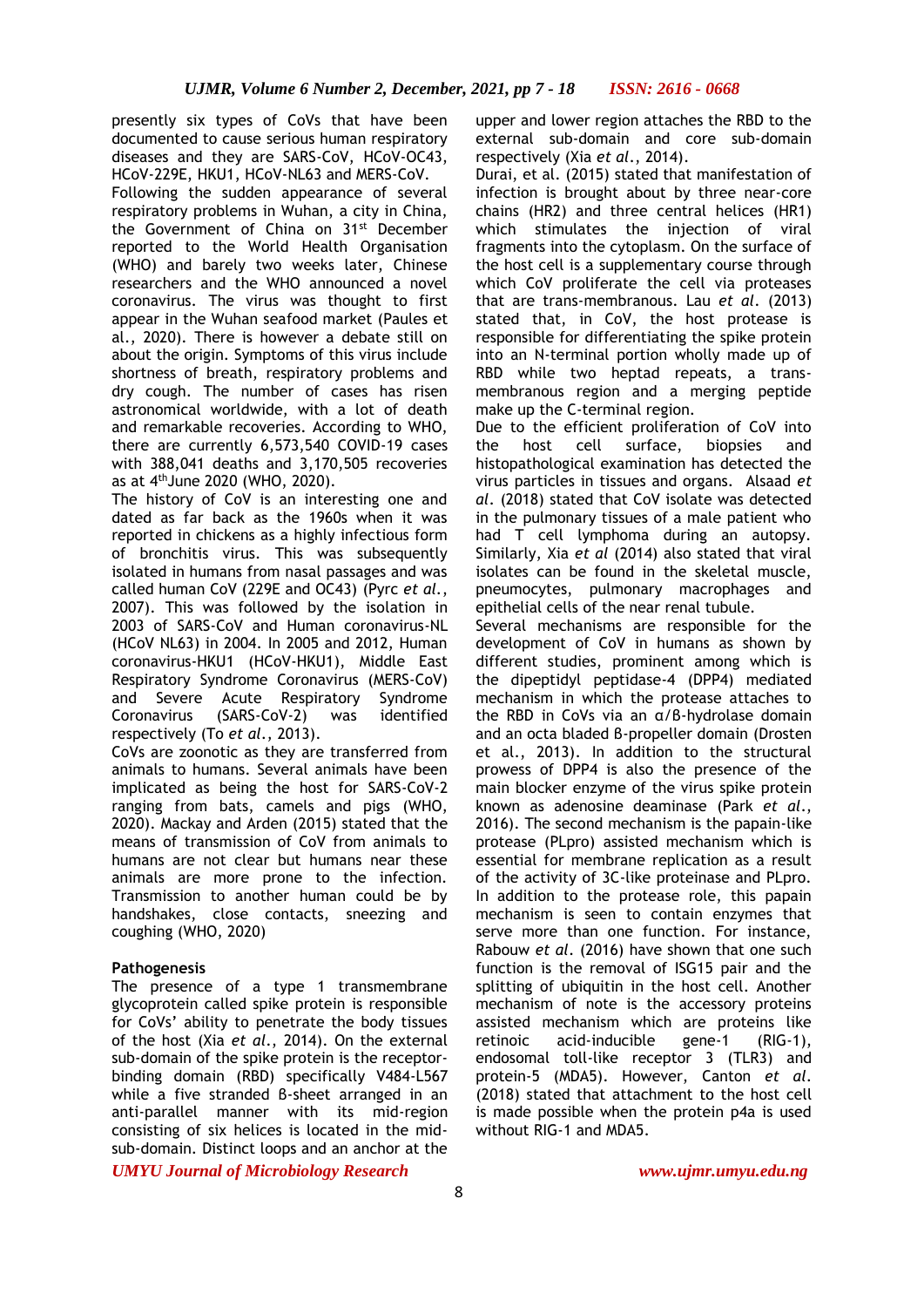## **Immune response**

The immune responses elicited during the proliferation of CoVs are most largely dependent on the macrophages, dendritic cells, T-cells and the human epithelial cells which determine the aftermath and lodging of chemokines and cytokines (Menachery *et al*., 2014). Menachery *et al.* (2018) in their study showed that a variable which could prevent transcription mechanisms from pairing to the gene elicitor regions which are primed by interferon is the subdued histone markers as a result of the peculiar changes in the chromatin structure of the CoV infected cells. Yang *et al.* (2013) also stated that IFN-c- related fluctuation of the antigen-presenting gene is as a result of the changes in the attachment of methyl on the DNA. However, Lau *et al*. (2013) stated that some proteins that are involved in the pathogenesis of CoV such as PLpro, M, 4a and 4b were shown to hamper the inducement of interferon.

In another study, Cong *et al.* (2018) noted that hampering of viral replication and initiation of T-cells are as a result of the inactivation of Tcells following antigen immersion brought about by underdeveloped dendritic cells. They further observed that viral infections were linked with detained initiation of proinflammatory chemokines and cytokines. Ying *et al*. (2016) and Huang *et al.* (2020) stated that elicitation of IL-8, TNF-a, IL-12p40, IL-6, MIP-1a/CCL-3, IP10/CXCL-10, RANTES/CCL-5, MCP-1/CCL-2, IFN-a2 and IFN-a2 which are all pro-inflammatory chemokines or cytokines are notable during macrophage infection in humans.

## **Promising Drugs and Vaccines for Covid-19**

Very recently, the Food and Drug Administration (FDA) approved the urgent use of remdesivir in the management of COVID-19 (FDA, 2020). Remdesivir has a wide range of activity on viruses and was produced by a company Gilead Sciences (Scavone *et al*., 2020). It was originally used for the treatment of Ebola and Marburg virus but were found to be ineffective (Scavone *et al.*, 2020). It is administered intravenously and has been shown to affect SARS-CoV and MERS-CoV(Scavone et al., 2020). Prior to remdesivir, chloroquine was also found to have an activity on COVID-19 especially in patients in an advanced stage of the disease by reducing the inflammation. Another study noted multiplication of the virus in cell culture was impeded by chloroquine (Agostini *et al*.,2018).

Remdesivir exists in its active form as GS-5734 which is a copy of adenosine nucleotide that puzzles the polymerase of viral RNA and resist being decrypted by viral exoribonuclease ultimately leading to a decrease in the manufacture of viral RNA (Li and De Clercq, 2020). They further stated that this active form stops viral polymerase action while locking down transcription and viral RNA production.

Till date, there are no specific drugs for the treatment of COVID-19 however, Jeon *et al.* (2020)screened 49 drugs approved by FDAfor use on SARS-CoV. Interestingly, two of 49 drugs were seen to have antiviral activity and they are ciclesonide which is a corticosteroid used in the treatment of asthma and allergic rhinitis and niclosamide which is an anti-helminthic drug. Ciclesonide is believed to have antiinflammatory action which can prevent cytokine overproduction while niclosamide is seen to have a wide range of antiviral activity (Jeon *et al*., 2020). Another antiviral drug Favilavir also got the nod to be used as experimental COVID-19 drug and was manufactured by a Chinese company Zhejiang Hisun Pharmaceutical.

Currently, there are no vaccines against COVID-19 but efforts are in place to see that a vaccine is produced to bring to a grinding halt this pandemic grappling the whole world. The World Health Organisation (WHO) as stated by Grenfell and Drew, (2020) are looking forward to a vaccine in no less than 18 months and this is assuming all things are working out the way they are supposed to. The production of a vaccine for any disease and especially COVID-19 seeing the urgency needed in curtailing its spread and preventing more deaths is a herculean task. That is why Thanh Le *et al*. (2020) stated that a global coalition known as the Coalition for Epidemic Preparedness Innovations (CEPI) is at the forefront of this vaccine production. This coalition is putting together at least 2 billion dollars drawn from all over the world for vaccine production. They are optimistic that by early 2021, a vaccine should have been produced and given an emergency use measure. Just recently, Damon (2020) stated that the WHO has been seeking support from rich countries up to the tune of 8 billion dollars for fast vaccine production.

As of April 2020, a good number of vaccine program are in place and some have advanced to the second stage of clinical trials (Thanh Le *et al*., 2020). Below is a table of vaccine production from different parts of the world.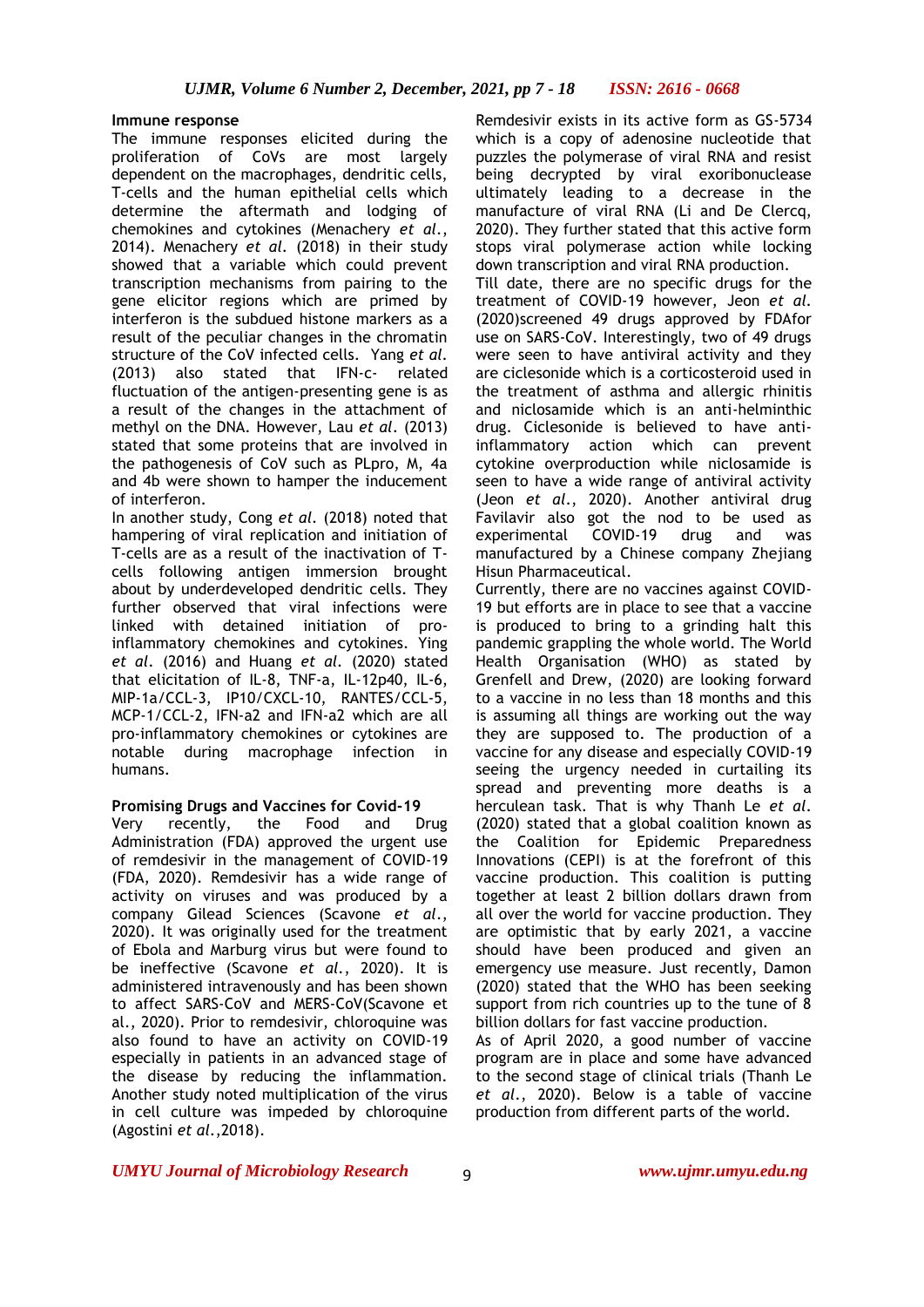| Vaccine name               | Country                                    | Producer                                                                                                                  | Methodology                                                                                          | of<br><b>Stage</b><br>trial |
|----------------------------|--------------------------------------------|---------------------------------------------------------------------------------------------------------------------------|------------------------------------------------------------------------------------------------------|-----------------------------|
| bacTRL-Spike               | Canada                                     | Symvivo Corporation,<br>University of British<br>Columbia, Dalhousie<br>University                                        | DNA, Oral bacterial<br>medium                                                                        | Phase I                     |
| No name                    | China                                      | Beijing Institute of<br>Biological Products,<br>Wuhan Institute of<br><b>Biological Products</b>                          | inactivated COVID-<br>19 virus (vero cells)                                                          | Phase I                     |
| Covid-19/aAPC              | China                                      | Shenzhen<br>Geno-<br>Medical<br>Immune<br>Institute                                                                       | lentiviral<br>vector,<br>pathogen-specific<br>artificial<br>antigen<br>dendritic<br>showing<br>cells | Phase I                     |
| LV-SMENP-DC                | China                                      | Shenzhen<br>Geno-<br>Medical<br>Immune<br>Institute                                                                       | lentiviral minigene<br>vaccine,<br>dendritic<br>cells modified with<br>a lentiviral vector           | Phase I                     |
| Ad5-nCoV                   | China                                      | CanSino<br>Biologics,<br>Institute<br>οf<br>Biotechnology of the<br>Academy of Military<br><b>Medical Sciences</b>        | recombinant<br>adenovirus type 5<br>vector                                                           | Phase II                    |
| Ad5-nCoV                   | China                                      | CanSino<br>Biologics,<br>Institute<br>οf<br>Biotechnology of the<br>Academy of Military<br><b>Medical Sciences</b>        | recombinant<br>adenovirus type 5<br>vector                                                           | Phase I                     |
| ChAdOx1<br>nCoV-<br>19     | United Kindom<br>University of Oxford      |                                                                                                                           | adenovirus vector                                                                                    | Phase I-II                  |
| BNT162 (a1, b1,<br>b2, c2) | Germany and the<br><b>United States</b>    | BioNTech,<br><b>Fosun</b><br>Pharma, Pfizer                                                                               | <b>RNA</b>                                                                                           | Phase I-II                  |
| No name                    | China                                      | Sinovac Biotech                                                                                                           | SARS-<br>inactivated<br>CoV-2 virus                                                                  | Phase I-II                  |
| <b>INO-4800</b>            | The<br>United<br>States and South<br>Korea | (Inovio<br>Pharmaceuticals,<br>CEPI, Korea National<br>Institute of Health,<br><b>International Vaccine</b><br>Institute) | DNA<br>plasmid<br>delivered<br>by<br>electroporation                                                 | Phase I-II                  |
| mRNA-1273                  | <b>United States</b>                       | Moderna, US National<br>Institute of Allergy<br>Infectious<br>and<br><b>Diseases</b>                                      | nanoparticle Phase I<br>lipid<br>dispersion<br>containing<br>messenger RNA                           |                             |

**Table 1: Some Promising Vaccine Candidates and Progress**

## **Diagnosis**

*UMYU Journal of Microbiology Research www.ujmr.umyu.edu.ng* COVID-19 is diagnosed either by detecting the presence of SARS-CoV-2 genetic materials or antibodies produced as a result of the infection. Reverse Transcriptase real-time Polymerase Chain Reaction (RT-qPCR) is the recommended method by WHO and widely used

worldwide. Serological tests for the detection of antibodies are carried out by Enzyme-Linked Immunosorbent Assay (ELISA) and rapid diagnostic test (RDT) (Abbasi, 2020). Serological test can help to ascertain the herd immunity among population, however, the usefulness of immune response to prevent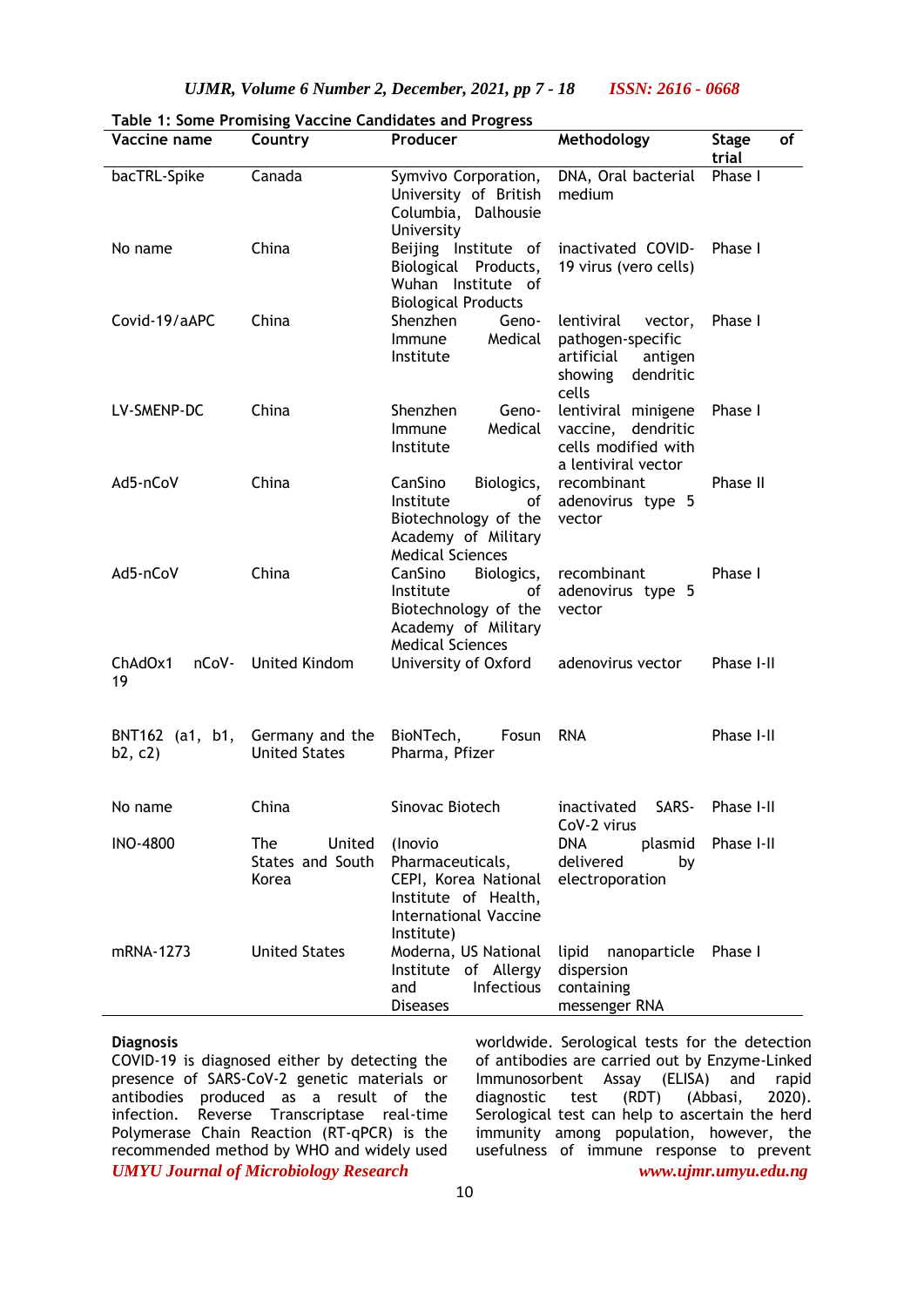infections are still under investigation. This antibody test is important because it is able to detect both cases with and without symptoms of the disease.

- **A. PCR Based or Molecular Based Methods**
- **i. Reverse Transcriptase real-time Polymerase Chain Reaction (RTqPCR)**

Currently, RT-qPCR is considered the gold standard for the detection and confirmation of SARS-CoV-2.The test relies on the use of a fluorescent DNA labelling method for investigating gene expression and measurement of viral RNA at both local and universal scale (Abbasi, 2020). Five types of probes are employed in the detection of SARS-CoV-2 using RT-qPCR by producing a fluorescent signal. They are TaqMan, molecular beacons, scorpion, SYBR Green and multiplex probes. The TaqMan probes, molecular beacons and scorpions solely relies on the Förster Resonance Energy Transfer (FRET) coupling of the dye molecule and a quencher moiety to the oligonucleotide substrates while the SYBR Green relies on the binding of the double-stranded DNA (Holden and Wang, 2008). The multiplex, however, allows the simultaneous measurements of molecular beacons, TaqMan probes and scorpions in one tube (Ratcliff *et al*., 2007). The comparative threshold and the standard curve method are the two most used methods in the analysis of the result obtained (Bustin, 2005).

The Center for disease control (CDC) stated that sputum and swabs from the nasopharynges are samples needed for the test to be carried out and that results only takes two days at most (CDC, 2020). Drosten (2020) stated that sometimes, viral isolates present in the throat are capable of vanishing while they replicate in the lungs. This usually happens in the first few days of the COVID-19 and the throat swab would be the most appropriate samples to be collected at that stage. He further stated that sputum can be used for a disease that had entered into the second week.

Several countries, companies and organizations have been at the forefront of the production of the PCR assay. In the United Kingdom, it was produced by the Public health of England and was distributed to several other laboratories (PHE, 2020). Similarly, Charité in Berlin developed another assay which was collaboration between Hong Kong and Europe. The assay produced was made available to the world by the WHO (Sheridan, 2020). The South Koreans were not left out as Kogene biotech

produced an assay that was specific to the virus (Jeong, 2020). China, the United States, Canada and Russia all produced PCR detection kits that were used in their countries.

Currently, there are a few commercial tests that have been approved by WHO; Cobas SARS-CoV-2 qualitative assay by Roche Molecular Systems, Coronavirus (COVID-19) genes igrtPCR assay by Primer design, Abbott Realtime SARS-CoV-2 by Abbott Molecular and PerkinElmer SARS-CoV-2 Real-time RT-PCR Assay by SYM-BIO LiveScience (WHO, 2020).

## **ii. Isothermal Amplification Assays**

This is a method where thermal cycling is not limitations as marked nucleic acid sequence are detected in an efficient and rapid order. There are several means with which isothermal amplification can be achieved most of which depend on alternate means by which primers pairing and prompting amplification reaction is permitted because the DNA is not heat constrained (Zhao et al., 2015). On prompting the reaction, the annealed DNA to the sequence of concern must be detached by the polymerase. This isothermal amplification principle has been applied in diagnosis and more recently in the diagnosis of COVID-19 (Hauck, 2020). They involve the use of specific DNA polymerases for splitting double-stranded DNA like the Bsu large piece, phi29, Klenowexoand large fragment polymerases of Bst which require a temperature of 25–40°C and 50–65°C reactions respectively. However, reverse transcriptase is added to the reaction which is well-suited when an RNA needs to be detected solely to preserve the manner of isothermal amplification (Zhao et al., 2015).

Six types of isothermal amplification assays exist, and they include Loop-Mediated Isothermal Amplification (LAMP) which utilizes 4-6 primers identifying 6-8 diverse regions of target DNA and well-suited for field diagnosis. Next is the Whole Genome Amplification (WGA) that utilizes the strand-displacement activity of DNA polymerases such as phi29 or Bst DNA Polymerase to permit vigorous amplification of the whole genome. Others include Strand Displacement Amplification (SDA), Helicase-Dependent Amplification (HDA), Recombinase Polymerase Amplification (RPA) and Nucleic Acid Sequences Based Amplification (NASBA) (Martzy *et al.*, 2019).

An automated assay that utilizes an isothermal nucleic acid amplification method produced by Abbott Diagnostics has only recently received the approval for mass production from the FDA (Hauck, 2020). The advantage of this test is that results are obtained in no more than 13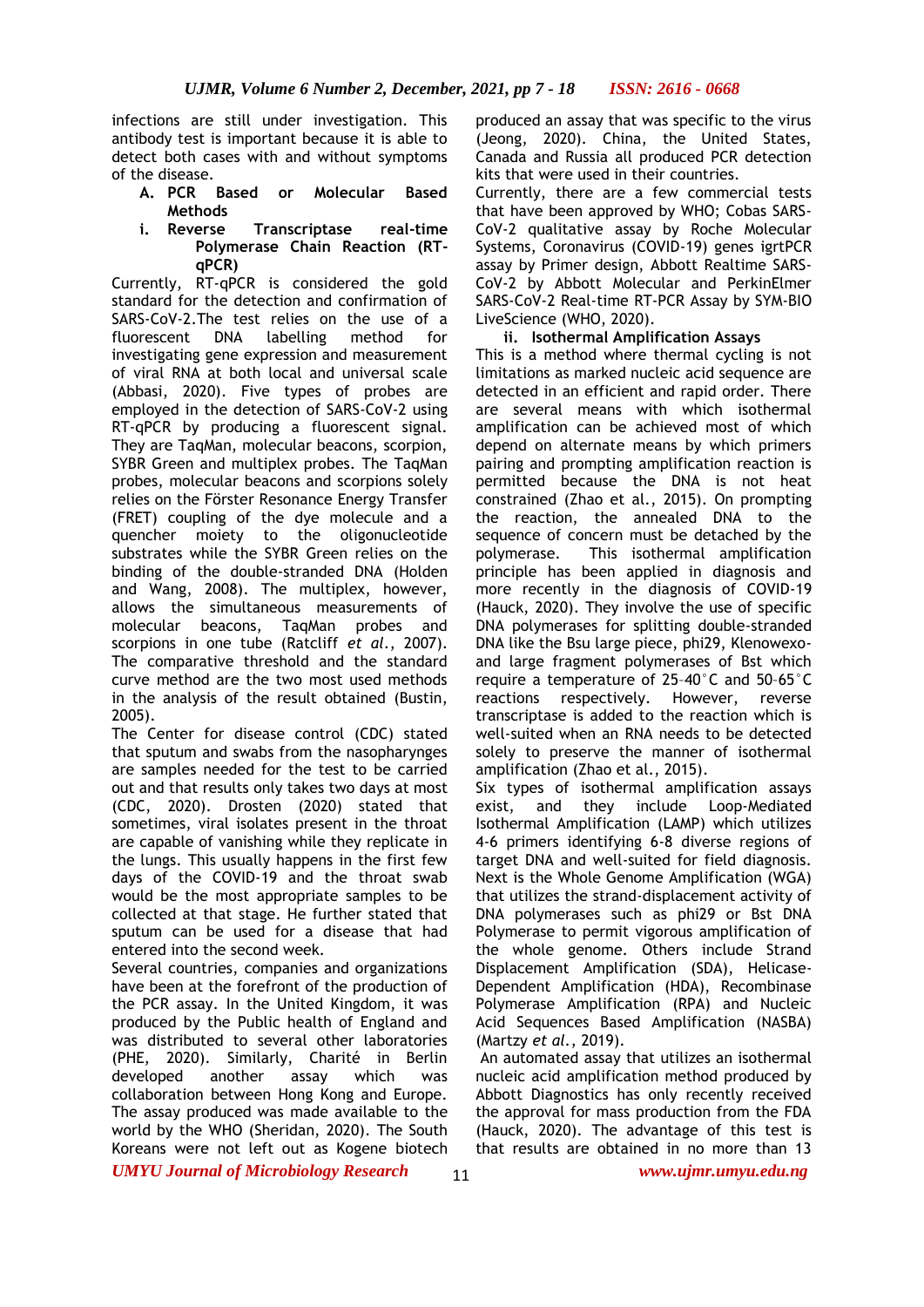minutes (Hauck, 2020). There is ongoing research on the use LAMP as it also found to be less expensive, time-consuming and can be used to detect viral RNA directly from swabs without necessarily being purified.

## **B. Serology**

The antibodies IgG and IgM are produced in the advent of an infection as a possible defence mechanism. In SARS-CoV-2, the IgM and the IgG are evident in the blood from few days to 10-14 days after infection respectively (FDA, 2020). As regards IgM, its level as the infection progress is not well understood while levels of IgG are usually highest around day 28 following the start of the infection (FDA, 2020).

This antibody test is cheaper and rapid compared to PCR based method. It is used to predict or monitor progression of the disease in the community as well as knowing the immunity status. The downside as stated by Drosten (2020) is that length and duration of the immune response are not understood. In a similar note, Mallapaty (2020) stated that the duration of immunity developed by a person is unclear since it is believed that the probability ofreinfectionfew months later is minimal. Furthermore, the antibodies protecting 10 out of 175 patients in China recuperating from COVID-19 were not visible even though they had minor symptoms.

Many antibody detection tests are being developed at different stages in many countries. Some of these tests had approval by the countries agencies for clinical use under urgency (Mallapaty, 2020). Several types of serological assays exist and can produce results in minutes. The Rapid diagnostic test (RDT), a qualitative lateral flow method is one of such tests available. It can be used to detect antigens or antibodies and very useful in determining the antibody titres. Cellex and Chembio are examples of RDT that produce result between 10-30 minutes and approved by FDA (FDA, 2020).

ELISA is another test that is carried out in the laboratory and it is both qualitative and quantitative methods. The test principle is that it is dependent on the targeted viral protein being coated on a plate after samples are incubated with the protein. The presence of the viral protein will bound to the antibodies which will then produce a colour when more antibodies are added to the complex. The ELISA

test mostly detects COVID-19 patient antibodies. An example of the ELISA test is the test by Ortho and Mount Sinai which can produce reads between 1-5 hours (Hopkins, 2020).

The neutralization assay depends entirely on cell culture which seeks to inhibit the progression of the viral infection into the cells and can be used to detect active antibodies even after the patient must have been cured. This method is based on using a reduced concentration of antibody as a medium where virus and cell can grow while observing the quantity of antibody that inhibits viral replication. Result for this can be produced between 3-5 days (Hopkins, 2020).

The chemiluminescent immunoassay is carried out in the laboratory, quantitative, can detect several antibodies and allows light to be emitted once the sample is mixed with an identified viral protein, reagents buffer and precise enzyme antibodies that are labelled. The amount of antibodies present is determined by the quantity of light emitted (Hopkins, 2020). Result for this can be produced between 1-2 hours (Hopkins, 2020). The table shows the different types of the serological test currently available or in research stage worldwide.

## **C. Medical Imaging**

COVID-19 causes inflammation of the lungs and chest computed tomography(CT) scans may be used as part of the investigations, however it is not recommended for all patients as previous study highlighted the non-specificity of radiologic findings in COVID-19 (Salehi et al. (2020). As the disease progresses, subpleural ascendency, crazy tiling and merging may occur. Initial CT is characterised by a two-sided multilobar, ground-glass dullness distributed peripherally and asymmetrically (Lee et al., 2020).

## **COVID-19 Outbreak in Malaysia**

Malaysia had its first case of COVID-19 on the 24<sup>th</sup> of January, 2020, a traveller from China who transited through Singapore (Sipalan and Holmes, 2020). Before the case was detected, the Malaysian Institute for Medical Research (IMR) had optimised SARS-CoV-2 primers and probesSARS-CoV-2 based on the genetic sequences released by Chinese researchers earlier and subsequently by WHO.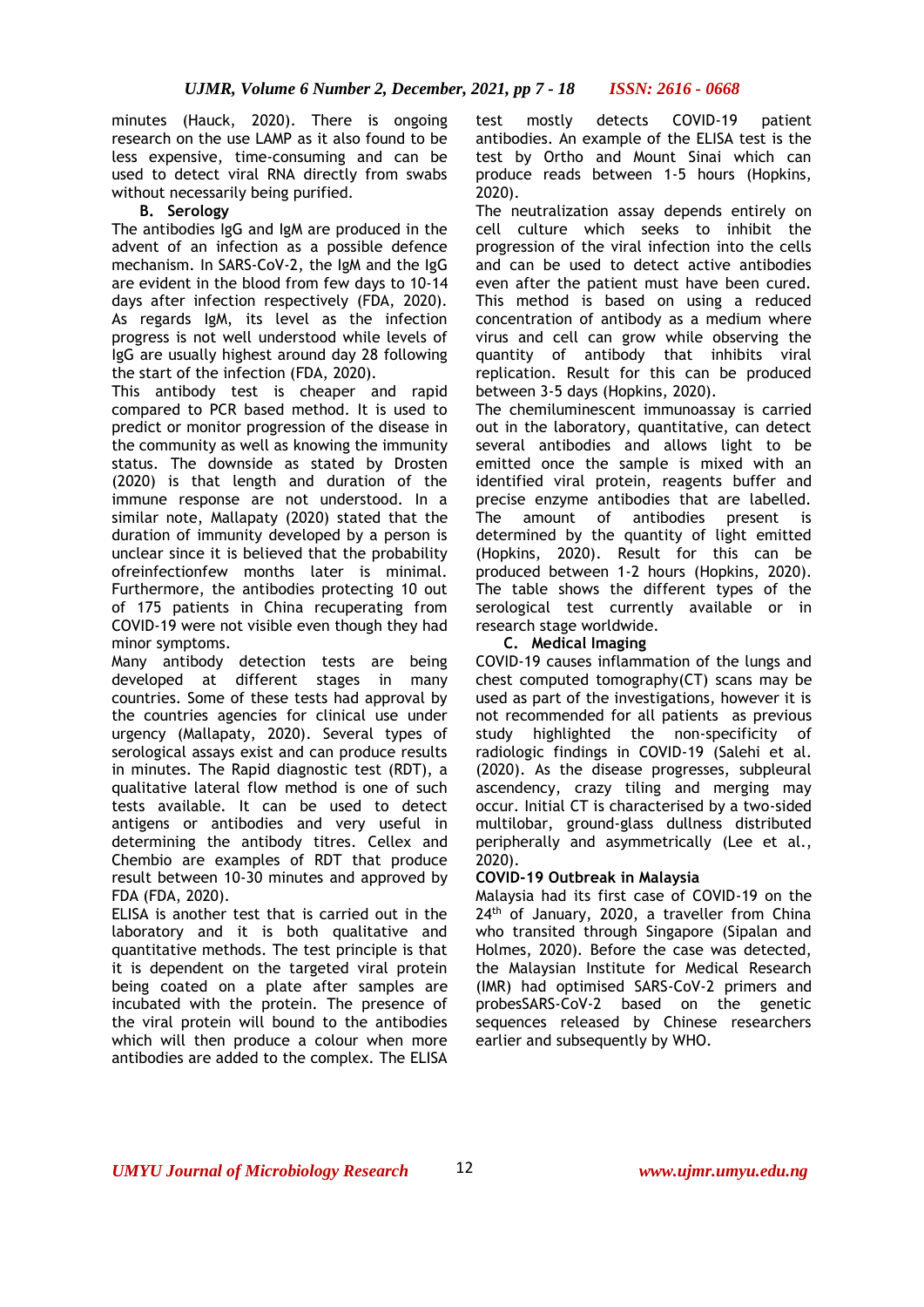| Test type                        | Country      | Manufacturer             | Sensitivity<br>(S)<br>and   |
|----------------------------------|--------------|--------------------------|-----------------------------|
|                                  |              |                          | specificity (SP) (%)        |
| <b>RDT</b>                       | US and China | Cellex                   | $S = 93.8$                  |
|                                  |              |                          | $SP = 95.6$                 |
| <b>RDT</b>                       | US.          | Chembio                  |                             |
| <b>ELISA</b>                     | US.          | Ortho-Clinical           | $S = 87.5$                  |
|                                  |              | Diagnostics              | $SP = 100$                  |
| <b>ELISA</b>                     | <b>USA</b>   | Mount Sinai Laboratory   |                             |
| <b>RDT</b>                       | <b>USA</b>   | Autobio Diagnostics Co.  | S=95.7 (IgM) and 99 (IgG)   |
|                                  |              | and Hardy Diagnostics)   | SP=99 (both lgM and lgG)    |
| <b>ELISA</b>                     | <b>USA</b>   | DiaSorin Inc.            | $S = 90 - 97$               |
|                                  |              |                          | $SP = 98$                   |
| <b>ELISA</b>                     | <b>USA</b>   | <b>Bio-Rad</b>           | $S=98$                      |
|                                  |              |                          | $SP = 99$                   |
| Electro-                         | US-          | Roche                    | $S = 100$                   |
| chemiluminescence                | Switzerland  |                          | SP=99.81                    |
| immunoassay (ECLIA)              |              |                          |                             |
| <b>ELISA</b>                     | Germany      | Euroimmun AG             | S=90 by NCI validation      |
|                                  |              |                          | SP= 100 by NCI validation   |
| Microsphere                      | <b>USA</b>   | Wadsworth Center, New    | S= Not mentioned            |
| immunoassay                      |              | York State Department    | SP=93-100                   |
|                                  |              | of Health                |                             |
| RDT,<br>solid<br>phase           | USA/China    | Aytu Biosciences<br>and  | S=87.9 (lgG) and 97.2 (lgM) |
| immunochromatographic            |              | Orient Gene Biotech      | SP=100 (Both)               |
| assay                            |              |                          |                             |
| Neutralization assay             | Singapore    | Singapore/ Wang Lab      | $S=90$                      |
|                                  |              |                          | $SP =$                      |
| Lateral flow assay (RDT)         | China        | Guangzhou<br>Wondfo      | ä,                          |
|                                  |              | <b>Biotech</b>           |                             |
| <b>RDT</b><br>(colloidal<br>gold | China        | Guangdong<br>Hecin-      |                             |
| lateral flow assay)              |              | Scientific               |                             |
| <b>RDT</b>                       | China        | Dynamiker                |                             |
| <b>RDT</b>                       | The Republic | SD Biosensor             | $S = 82$                    |
|                                  | of Korea     |                          | $SP = 97$                   |
| <b>ELISA</b>                     | <b>USA</b>   | MayoClinic/University of |                             |
|                                  |              | Minnesota                |                             |
| <b>RDT</b><br>(colloidal<br>gold | The Republic | Sugentech                | $S = 91$                    |
| lateral flow assay)              | of Korea     |                          | $SP = 96.7$                 |
| RDT, prescreen step              | Singapore    | Sensing self             | $S=82$                      |
|                                  |              |                          | $SP = 96$                   |
| <b>ELISA</b>                     | UK           | Adams et al (Liverpool   | $S = 100$                   |
|                                  |              | School<br>of<br>Tropical | $SP =$                      |
|                                  |              | Medicine and Hygiene)    |                             |
| <b>RDT</b>                       | Canada       | Artron                   | $S = 93.4$                  |
|                                  |              |                          | $SP = 97.7$                 |
| (lateral flow<br><b>Dipstick</b> | Belgium      | CorisBio concept         | $S=60$                      |
| assay)                           |              |                          | $SP = 99$                   |

|  |  |  | Table 2: Some Serological Test From Around the World |  |
|--|--|--|------------------------------------------------------|--|
|  |  |  |                                                      |  |

This was done in preparing the country for COVID-19. RT-PCR method was used in the diagnosis of what later became Malaysia's index case of COVID-19 (Abdullah, 2020).

*UMYU Journal of Microbiology Research www.ujmr.umyu.edu.ng* In early March, few imported cases were detected followed by local cases. The local cases were believed to have emerged from a big religious gathering in Kuala Lumpur causing a sharp rise in the number of cases and

exportation of cases to border countries. By mid-March, 2020 there were over two thousand cases in Malaysia and was spread across every state resulting in Malaysia having the greatest number of infections in South East Asia (Sipalan and Holmes, 2020).

In early January, The Ministry of Health and National Security Council of Malaysia were put into action to coordinate COVID-19 crisis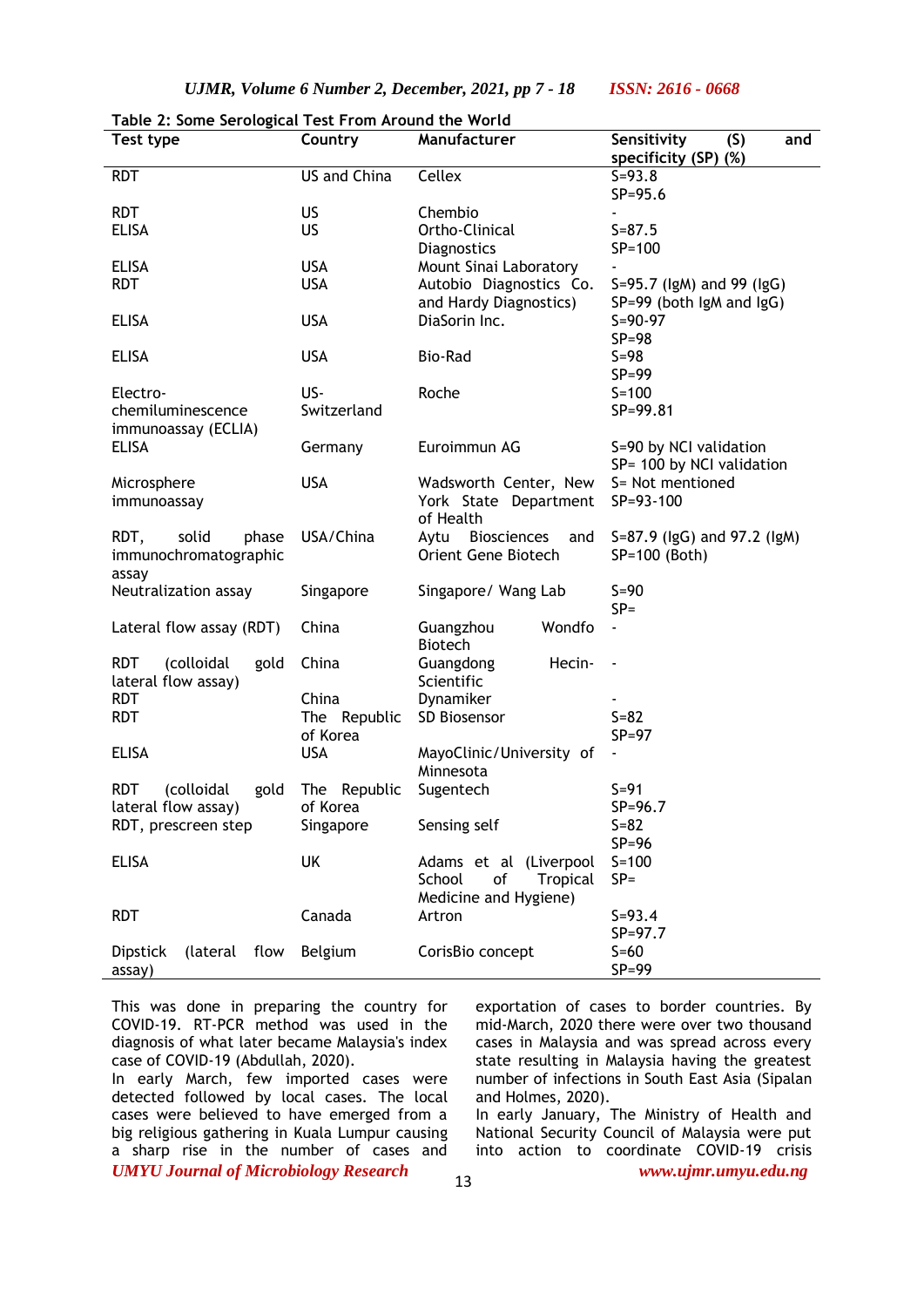preparedness. The tasks include setup laboratories, protocols or guidelines for handling patients in primary healthcare setting and designated COVID-19 centres. As the disease spread, a Movement Control Order (MCO) was proclaimed to curb the spread of the disease through social distancing. The MCO was meant to last for about two weeks but was repeatedly extended following the spread of the disease (Wern Jun 2020). When the active cases reduced, the MCO has been lifted and a new Conditional Movement Control Order is in place hopefully until conditions improve.

Malaysia's readiness to combat COVID-19 cannot be overemphasised. They have been proactive right from the onset. This is evident in the activities of the National Crisis Preparedness and Response Centre (CPRC) whom as early as 5<sup>th</sup> January got to work while setting up over 50 hospitals for the COVID-19 screening (Abdullah, 2020). More than 20 government-owned hospitals were tasked with the screening of suspected patients and confirmation of the test. As the disease progressed nationwide, over 400 locations were being used by the government as quarantine centres. More bed spaces and ICU beds were created, more hospitals as low-risk centres were also created followed by apportioning over a thousand ventilators as at early May (Ong, 2020).

Malaysia as at early April sort to increase their testing capacity to at least 16, 500 tests daily. A group of Laboratories in Malaysia and public universities with equipped diagnostic laboratories were to provide that assistance to achieve the mark (Rafidi, 2020).

Malaysia is listed as one of the countries where WHO drug trials for COVID-19 will take place termed the Solidarity trial. This trial would include the testing of the effectiveness of promising drugs like remdesivir, lopinavir, hydroxychloroquine, interferon-beta and chloroquine (Abdullah, 2020).

Malaysia will begin their local vaccine testing as cooperation between IMR, Malaysian Vaccines and Pharmaceuticals (MVP) and Universiti Malaya Tropical Infectious Diseases Research and Education Centre (TIDREC). TIDREC has one of the countries biosafety level 3 laboratories where the testing will be done. TIDREC is known for its reputation in handling highly infectious viruses like MERS-CoV, infectious bronchitis virus (IBV) and Nipah virus (Minion, 2020).

Below is a table showing the summary of COVID-19 cases in Malaysia.

|  |  | Table 3: COVID-19 Cases in Malaysia as at 3rd June 2020 |
|--|--|---------------------------------------------------------|
|--|--|---------------------------------------------------------|

| Table 5, COVID-17 Cases III Malaysia as at 5 Duile 2020 |           |        |            |       |             |          |         |
|---------------------------------------------------------|-----------|--------|------------|-------|-------------|----------|---------|
| Country                                                 | Confirmed | Active | Discharged | Death | Recovery    | Fatalitv | Samples |
|                                                         | Cases     | cases  |            |       | rate $(\%)$ | rate (%) | tested  |
| Malaysia                                                | 7,970     | 1.324  | 6.531      | 115   | 81.90       | 1.40     | 567,535 |



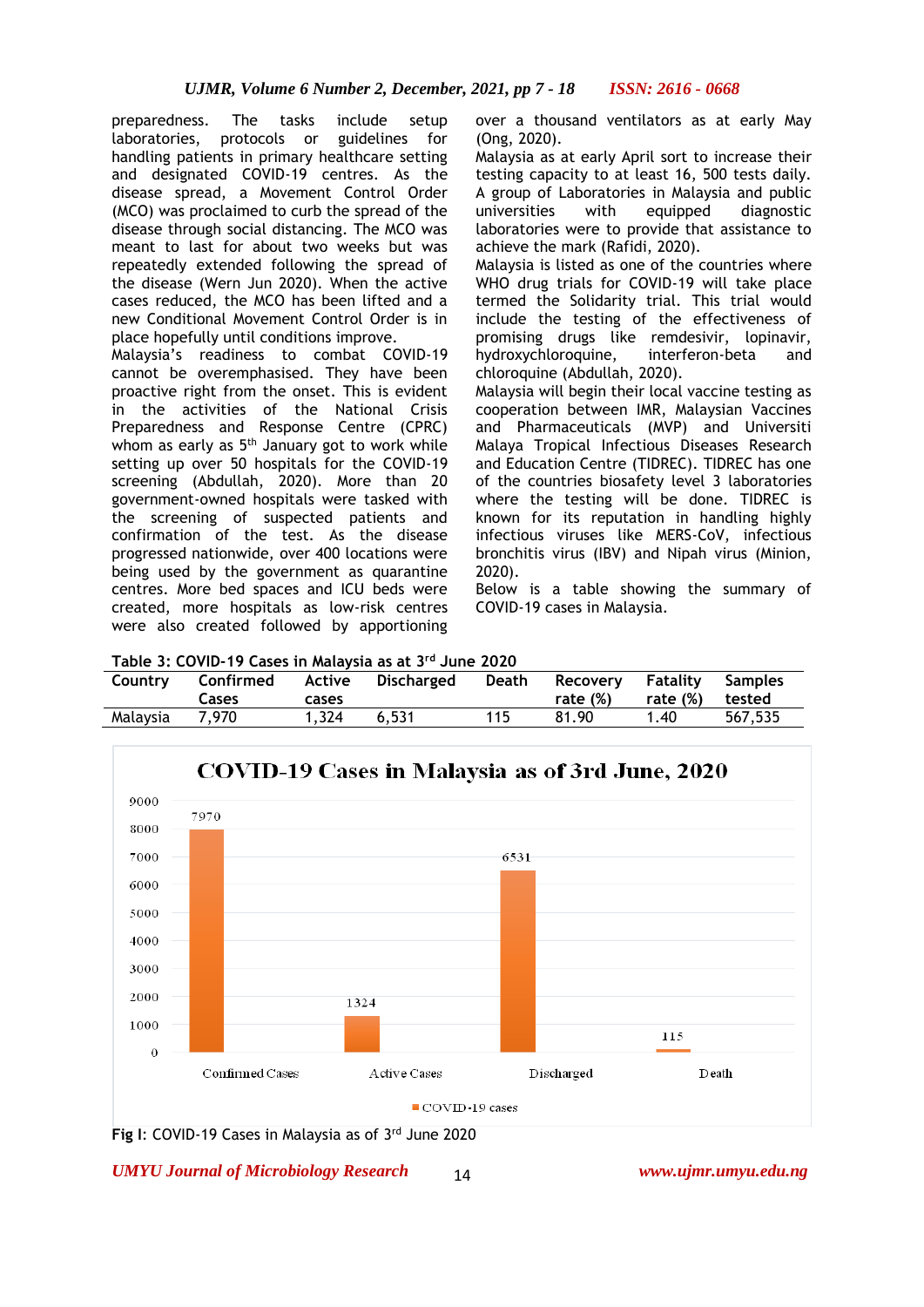According to the number of deaths, 89 were males accounting for 77.4% while 26 were females accounting for 22.6%. The total samples tested as of 3<sup>rd</sup>June 2020 as seen in

Table 3, indicates that Malaysia has the highest number of COVID-19 test performed in the whole of Southeast Asia.



Fig II: COVID-19 Cases According To States as of 3<sup>rd</sup> June 2020

### **Conclusion and Future Thoughts**

As of 3<sup>rd</sup> June, Malaysia has the most tests done in the whole of ASEAN country. A lot still needs to be done in the management and improved testing of COVID-19 although more laboratories are being established to improve testing. Malaysia's handling of COVID-19 is for a lack of better word exceptional, reason why they are opening their economy gradually. RT-qPCR is considered the recommended and gold standard test for the confirmation of COVID-19 cases, however, it cost the government a lot of money for to set up the laboratory facilities and technical manpower. LAMP which produces results in a shorter time is in the research stage and when completed, will shorten the time for case confirmation. RDT should be validated as its use will save many poor countries who

### **REFERENCES**

Abbasi, J. (2020). The Promise and Peril of Antibody Testing for COVID-19. *JAMA - Journal of the American Medical Association*.

https://doi.org/10.1001/jama.2020.6170

Abdullah, N.H. (2020). Current Status on the Coronavirus Disease 2019 (COVID-19) Situation in Malaysia". From the Desk of the Director-General of Health Malaysia. 2 May

*UMYU Journal of Microbiology Research www.ujmr.umyu.edu.ng*

cannot afford the molecular testing. RDT is cheaper and more applicable at point of care testing. It is useful for screening and surveillance as it narrows down the population requiring confirmation test using RT-qPCR. The pace for vaccine and drug development should be increased as only a vaccine or a drug can return the normalcy once enjoyed. Without a drug or a vaccine, COVID-19 is here to stay and we must adapt to the new norm.

#### **Acknowledgment**

This review was funded by the Universiti Sains Malaysia Fellowship.

# **Conflict of interest**

The authors declare no conflict of interest.

### **Ethical approval**

This author of this article did not carry out any experiments involving humans or animals.

2020. Retrieved 17 May 2020.

- Abdullah, N.H. (2020). "Kenyataan Akhbar KPK 6 Januari 2020 – Makluman Kejadian Kejadian Kluster Radang Paru-Paru (Pneumonia) di Wuhan, Republik Rakyat China". From the Desk of the Director-General of Health Malaysia. Retrieved 17 May 2020.
- Agostini, M. L., Andres, E. L., Sims, A. C., Graham, R. L., Sheahan, T. P., Lu, X., … Denison, M. R. (2018). Coronavirus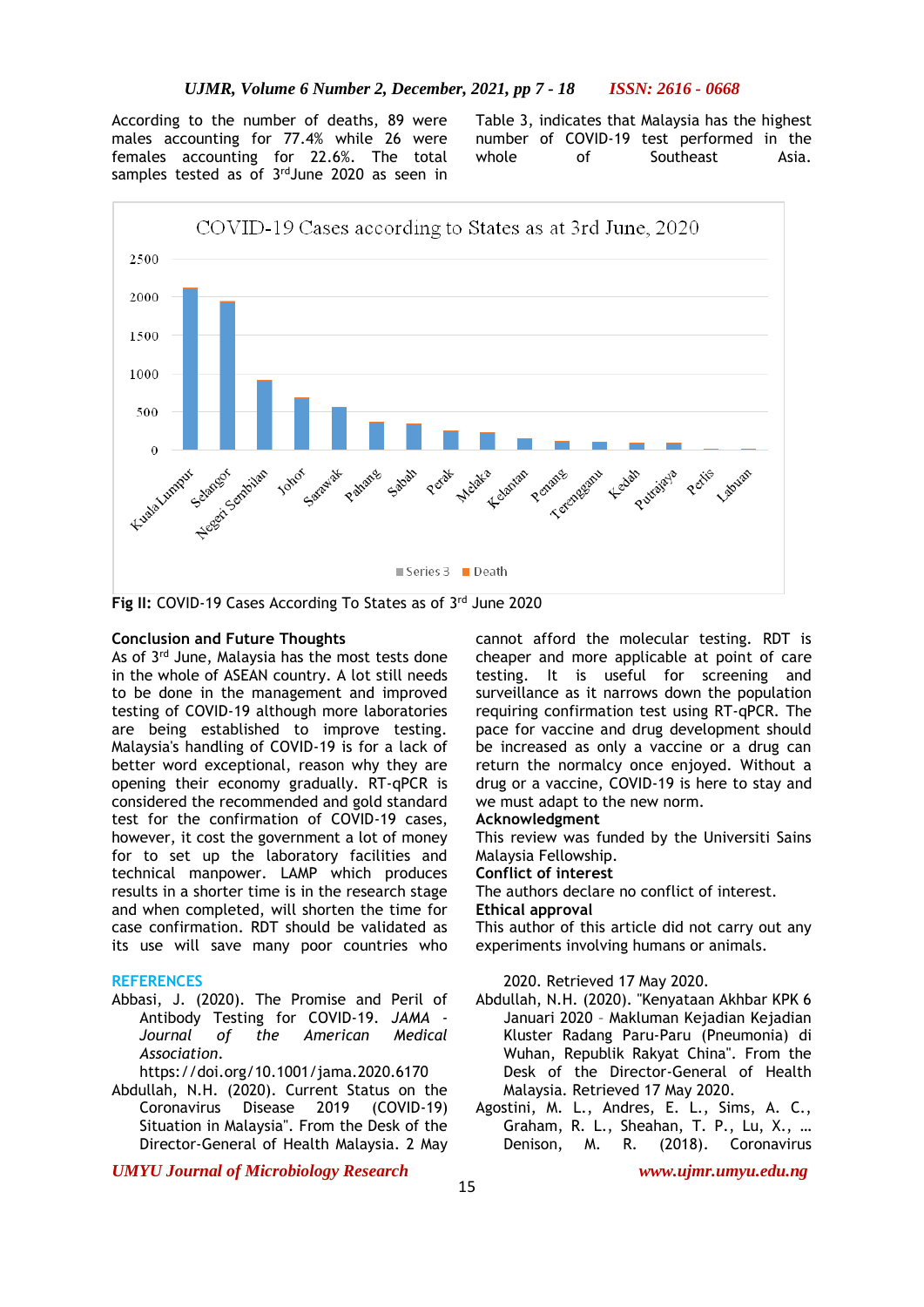susceptibility to the antiviral remdesivir (GS-5734) is mediated by the viral polymerase and the proofreading exoribonuclease. *MBio*, *9*(2). https://doi.org/10.1128/mBio.00221-18

- Alsaad, K. O., Hajeer, A. H., Al Balwi, M., Al Moaiqel, M., Al Oudah, N., Al Ajlan, A., … Arabi, Y. M. (2018). Histopathology of Middle East respiratory syndrome coronavirus (MERS-CoV) infection clinicopathological and ultrastructural study. *Histopathology*, *72*(3), 516–524. https://doi.org/10.1111/his.13379
- Bustin, S. A. (2005). Real-time, fluorescencebased quantitative PCR: A snapshot of current procedures and preferences. *Expert Review of Molecular Diagnostics*, Vol. 5, pp. 493–498.

https://doi.org/10.1586/14737159.5.4.493

Canton, J., Fehr, A. R., Fernandez-Delgado, R., Gutierrez-Alvarez, F. J., Sanchez-Aparicio, M. T., García-Sastre, A., … Sola, I. (2018). MERS-CoV 4b protein interferes with the NF-κB-dependent innate immune response during infection. *PLOS Pathogens*, *14*(1), e1006838.

https://doi.org/10.1371/journal.ppat.1006 838

- Centre for Disease Control (2020). Testing for COVID-19 | CDC. (n.d.). Retrieved May 17, 2020, from https://www.cdc.gov/coronavirus/2019 ncov/symptoms-testing/testing.html
- Cong, Y., Hart, B. J., Gross, R., Zhou, H., Frieman, M., Bollinger, L., … Holbrook, M. R. (2018). MERS-CoV pathogenesis and antiviral efficacy of licensed drugs in human monocyte-derived antigenpresenting cells. *PLoS ONE*, *13*(3). https://doi.org/10.1371/journal.pone.0194 868
- Damon, W. (2020). "World leaders urge cooperation in vaccine hunt, raise \$8 billion". Yahoo Finance. Retrieved 17 May 2020.
- Discovery of T-Cell Infection and Apoptosis by Middle East Respiratory Syndrome Coronavirus. (2020). Retrieved May 17, 2020, from https://www.ncbi.nlm.nih.gov/pmc/article s/PMC4760413/
- Drosten, C., Seilmaier, M., Corman, V. M., Hartmann, W., Scheible, G., Sack, S., … Wendtner, C. M. (2013). Clinical features and virological analysis of a case of Middle East respiratory syndrome coronavirus infection. *The Lancet Infectious Diseases*, *13*(9), 745–751.

https://doi.org/10.1016/S1473- 3099(13)70154-3

- Drosten, C. (2020). "Coronavirus-Update Folge 22" (PDF). NDR. Archived (PDF) from the original on 31 March 2020. Retrieved 17 May 2020.
- Durai, P., Batool, M., Shah, M., & Choi, S. (2015). Middle East respiratory syndrome coronavirus: transmission, virology and therapeutic targeting to aid in outbreak control. *Experimental & Molecular Medicine*, Vol. 47, p. e181. https://doi.org/10.1038/emm.2015.76
- Fehr, A. R., & Perlman, S. (2015). Coronaviruses: An overview of their replication and pathogenesis. In *Coronaviruses: Methods and Protocols* (pp. 1–23). https://doi.org/10.1007/978-1-4939- 2438-7\_1
- Food and Drug Administration (2020). "Cellex Emergency Use Authorization". Retrieved 17 May 2020.
- Food and Drug Administration (2020). Remdesivir EUA Letter of Authorization (PDF). 1 May 2020. Retrieved 17 May 2020.
- Garoff, H., Hewson, R., & Opstelten, D.-J. E. (1998). Virus Maturation by Budding. *Microbiology and Molecular Biology Reviews*, *62*(4), 1171–1190. https://doi.org/10.1128/mmbr.62.4.1171- 1190.1998
- Global Progress on COVID-19 Serology-Based Testing. (2020). Retrieved May 17, 2020, from https://www.centerforhealthsecurity.org/r esources/COVID-19/serology/Serologybased-tests-for-COVID-19.html#sec2
- Grenfell, R & Drew, T (2020). "Here's Why It's Taking So Long to Develop a Vaccine for the New Coronavirus". Science Alert. Archived from the original on 28 February 2020. Retrieved 17 May 2020. Available from: https://www.medrxiv.org/content/10.1101 /2020.03.17.20037788v1.full.pdf
- Hauck, J. (2020). Coronavirus: FDA authorizes Abbott Labs' 5-minute COVID-19 test. (n.d.). Retrieved May 17, 2020, from https://www.usatoday.com/story/news/he alth/2020/03/28/coronavirus-fdaauthorizes-abbott-labs-fast-portable-covidtest/2932766001/
- Holden, M. J., & Wang, L. (2008). Quantitative Real-Time PCR: Fluorescent Probe Options and Issues. In *Standardization and Quality Assurance in Fluorescence Measurements II* (pp. 489–508).
- https://doi.org/10.1007/4243\_2008\_046 Hsu, L. Y., Lee, C. C., Green, J. A., Ang, B.,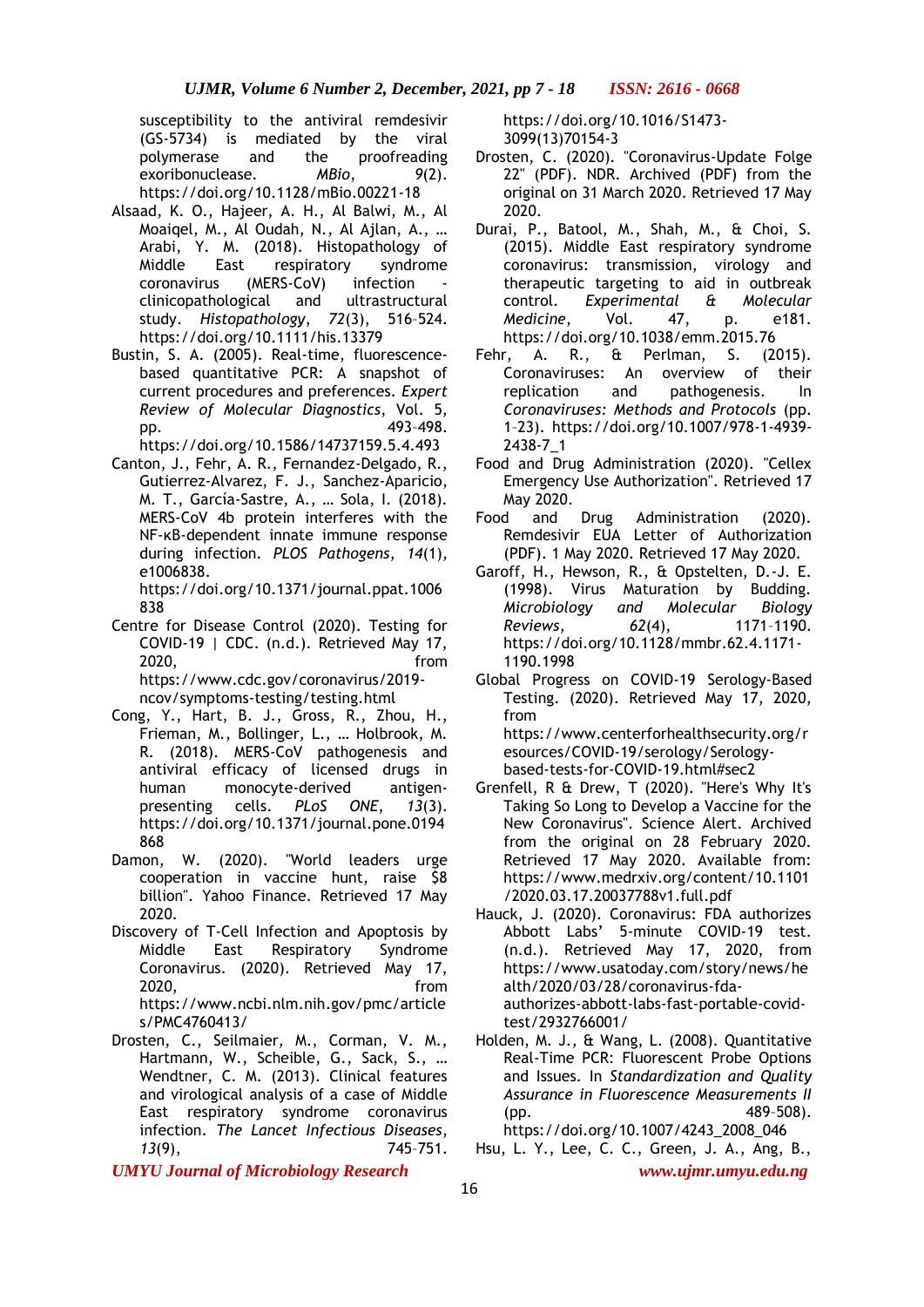Paton, N. I., Lee, L., … Leo, Y. S. (2003). Severe acute respiratory syndrome (SARS) in Singapore: Clinical features of the index patient and initial contacts. *Emerging Infectious Diseases*, *9*(6), 713–717. https://doi.org/10.3201/eid0906.030264

- Huang, C., Wang, Y., Li, X., Ren, L., Zhao, J., Hu, Y., … Cao, B. (2020). Clinical features of patients infected with 2019 novel coronavirus in Wuhan, China. *The Lancet*, *395*(10223), 497–506. https://doi.org/10.1016/S0140- 6736(20)30183-5
- Jeon, S., Ko, M., Lee, J., Choi, I., Byun, S. Y., Park, S., … Kim, S. (2020). Identification of antiviral drug candidates against SARS-CoV-2 from FDA-approved drugs. *Antimicrobial Agents and Chemotherapy*. https://doi.org/10.1128/AAC.00819-20
- Jeong, S. (2020). "Korea approves 2 more COVID-19 detection kits for urgent use". Korea Biomedical Review.
- Lau, S. K. P., Lau, C. C. Y., Chan, K. H., Li, C. P. Y., Chen, H., Jin, D. Y., … Yuen, K. Y. (2013). Delayed induction of proinflammatory cytokines and suppression of innate antiviral response by the novel Middle East respiratory syndrome coronavirus: Implications for pathogenesis and treatment. *Journal of General Virology*, *94*(PART 12), 2679–2690. https://doi.org/10.1099/vir.0.055533-0
- Lee, E. Y. P., Ng, M. Y., & Khong, P. L. (2020). COVID-19 pneumonia: what has CT taught us? *The Lancet Infectious Diseases*, Vol. 20, pp. 384–385. https://doi.org/10.1016/S1473- 3099(20)30134-1
- Li, G., & De Clercq, E. (2020). Therapeutic options for the 2019 novel coronavirus (2019-nCoV). *Nature Reviews. Drug Discovery*, Vol. 19, pp. 149–150. https://doi.org/10.1038/d41573-020- 00016-0
- Mackay, I. M., & Arden, K. E. (2015). MERS coronavirus: diagnostics, epidemiology and transmission. *Virology Journal*, Vol. 12, pp. 1–21. https://doi.org/10.1186/s12985-015- 0439-5
- Mallapaty, S. (2020). Will antibody tests for the coronavirus really change everything? *Nature*. https://doi.org/10.1038/d41586- 020-01115-z
- Martzy, R., Kolm, C., Krska, R., Mach, R. L., Farnleitner, A. H., & Reischer, G. H. (2019). Challenges and perspectives in the application of isothermal DNA amplification methods for food and water analysis.

*UMYU Journal of Microbiology Research www.ujmr.umyu.edu.ng*

*Analytical and Bioanalytical Chemistry*, *411*(9), 1695–1702.

- https://doi.org/10.1007/s00216-018-1553-1 Menachery, V. D., Eisfeld, A. J., Schäfer, A., Josset, L., Sims, A. C., Proll, S., … Baric, R. S. (2014). Pathogenic influenza viruses and coronaviruses utilize similar and contrasting approaches to control interferon-stimulated gene responses. *MBio*, *5*(3). https://doi.org/10.1128/mBio.01174-14
- Menachery, V. D., Schäfer, A., Burnum-Johnson, K. E., Mitchell, H. D., Eisfeld, A. J., Walters, K. B., … Baric, R. S. (2018). MERS-CoV and H5N1 influenza virus antagonize antigen presentation by altering the epigenetic landscape. *Proceedings of the National Academy of Sciences of the United States of America*, *115*(5), E1012– E1021.

https://doi.org/10.1073/pnas.1706928115

- Minion, R.D. (2020). "Institute For Medical Research Malaysia Begins Testing Local Vaccines To Treat COVID-19". RojakDaily. Archived from the original on 9 April 2020. Retrieved 17 May 2020.
- Ong, J. (2020). "Putrajaya gazettes 409 facilities as Covid-19 quarantine stations". The Malay Mail. Archived from the original on 22 March 2020. Retrieved 17 May 2020.
- Park, J. E., Li, K., Barlan, A., Fehr, A. R., Perlman, S., McCray, P. B., & Gallagher, T. (2016). Proteolytic processing of middle east respiratory syndrome coronavirus spikes expands virus tropism. *Proceedings of the National Academy of Sciences of the United States of America*, *113*(43), 12262– 12267.
	- https://doi.org/10.1073/pnas.1608147113
- Paules, C. I., Marston, H. D., & Fauci, A. S. (2020). Coronavirus Infections-More Than Just the Common Cold. *JAMA - Journal of the American Medical Association*, Vol. 323, pp. 707–708. https://doi.org/10.1001/jama.2020.0757
- Public Health of England (2020). PHE novel coronavirus diagnostic test rolled out across UK". GOV.UK. Retrieved 17 May 2020
- Pyrc, K., Berkhout, B., & van der Hoek, L. (2007). Identification of new human coronaviruses. *Expert Review of Anti-Infective Therapy*, *5*(2), 245–253. https://doi.org/10.1586/14787210.5.2.245
- Rabouw, H. H., Langereis, M. A., Knaap, R. C. M., Dalebout, T. J., Canton, J., Sola, I., … van Kuppeveld, F. J. M. (2016). Middle East Respiratory Coronavirus Accessory Protein 4a Inhibits PKR-Mediated Antiviral Stress Responses. *PLoS Pathogens*, *12*(10).